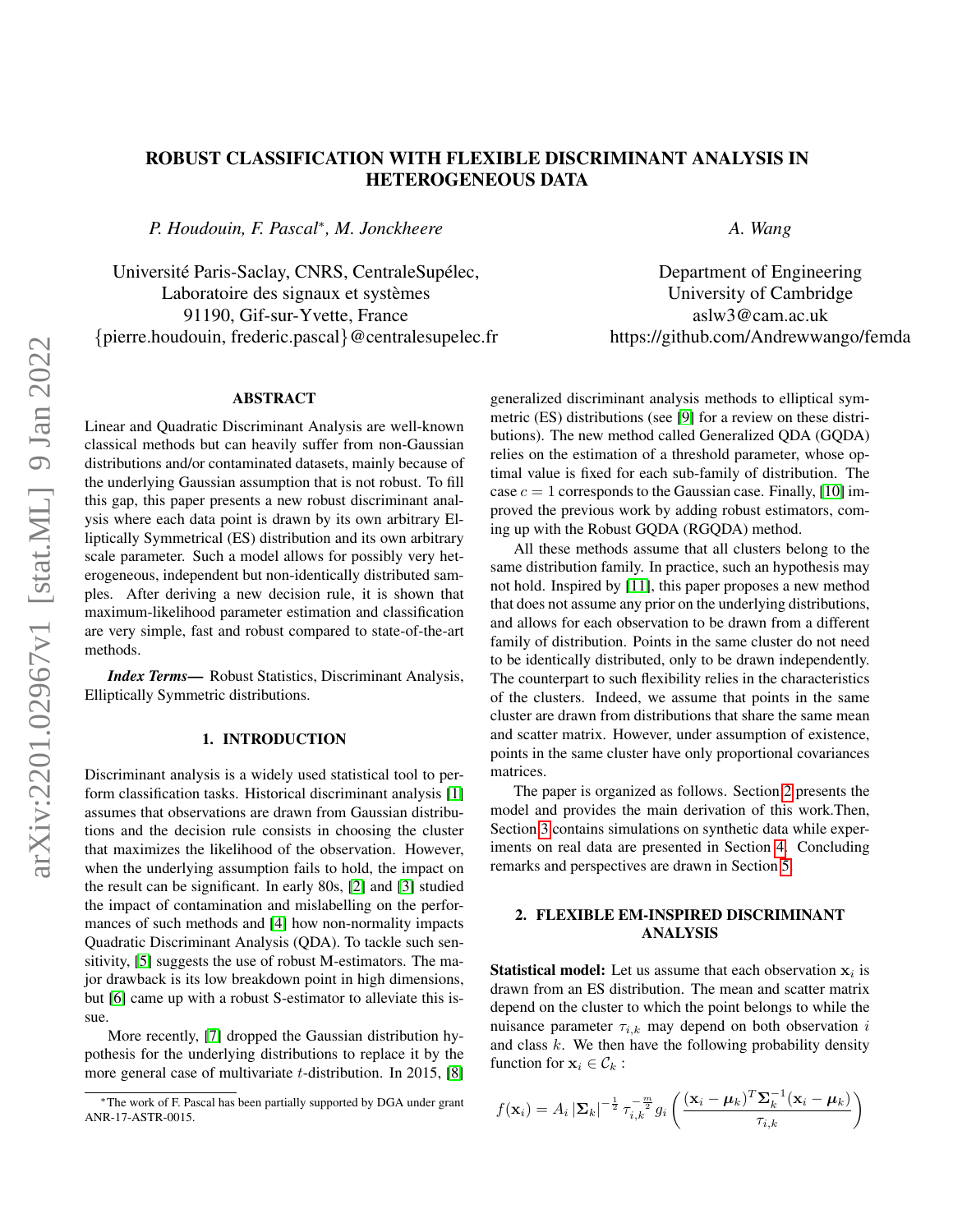Expression of the log-likelihood and Maximum Likelihood estimators: Given  $n_k$  independent observations  $\mathbf{x}_1, ..., \mathbf{x}_{n_k}$  in class  $\mathcal{C}_k$ , the log-likelihood of the sample can be rewritten as follows:

<span id="page-1-1"></span>
$$
l(\mathbf{x}_1, ..., \mathbf{x}_{n_k}) = \sum_{i=1}^{n_k} \log \left( A_i \left| \mathbf{\Sigma}_k \right|^{-\frac{1}{2}} t_{i,k}^{-\frac{m}{2}} s_{i,k}^{\frac{m}{2}} g_i(s_{i,k}) \right)
$$
(1)

where  $t_{i,k} = (\mathbf{x}_i - \boldsymbol{\mu}_k)^T \boldsymbol{\Sigma}_k^{-1} (\mathbf{x}_i - \boldsymbol{\mu}_k)$  and  $s_{i,k} = t_{i,k}/\tau_{i,k}$ . Then, maximizing Eq. [\(1\)](#page-1-1) w.r.t.  $\tau_{i,k}$ , for fixed  $\mu_k$  and  $\Sigma_k$ leads to

$$
\hat{\tau}_{i,k} = \frac{(\mathbf{x}_i - \boldsymbol{\mu}_k)^T \boldsymbol{\Sigma}_k^{-1} (\mathbf{x}_i - \boldsymbol{\mu}_k)}{\arg \max_{t \in \mathbb{R}^+} \{t^{\frac{m}{2}} g_i(t)\}}.
$$

Due to the assumptions on  $g_i$ , the denominator always exists. Replacing  $\tau_{i,k}$  by  $\hat{\tau}_{i,k}$  in Eq.[\(1\)](#page-1-1) leads to:

$$
l(\mathbf{x}_i) = \tilde{A}_i - \frac{1}{2} \log \left( |\mathbf{\Sigma}_k| \left( (\mathbf{x}_i - \boldsymbol{\mu}_k)^T \mathbf{\Sigma}_k^{-1} (\mathbf{x}_i - \boldsymbol{\mu}_k) \right)^m \right)
$$

where  $\tilde{A}_i = \log(A_i) + \log(\max_{t \in \mathbb{R}^+} {\{t^{\frac{m}{2}} g_i(t)\}}).$ 

At this stage, one can notice that the flexibility in the choice of the covariance matrix scale allows us to make the impact of the generator function in the likelihood boil down to a multiplicative constant that does not depend on k. One obtains robust estimators (derived however using MLE) for the mean and scatter matrix as follows:

$$
\begin{cases}\n\hat{\boldsymbol{\mu}}_k = \frac{\sum_{i=1}^{n_k} w_{i,k} \mathbf{x}_i}{\sum_{i=1}^{n_k} w_{i,k}}, \\
\hat{\boldsymbol{\Sigma}}_k = \frac{m}{n_k} \sum_{i=1}^{n_k} w_{i,k} (\mathbf{x}_i - \hat{\boldsymbol{\mu}}_k) (\mathbf{x}_i - \hat{\boldsymbol{\mu}}_k)^T\n\end{cases}
$$
\n(2)

where  $w_{i,k} = 1/t_{i,k}$ .

Note that  $\hat{\mu}_k$  is insensitive to the scale of  $\hat{\Sigma}_k$  and if  $\hat{\Sigma}_k$ is a solution to the fixed-point equation,  $\lambda \hat{\Sigma}_k$  is also solution. Estimators obtained are close to robust M-estimators, but with weights proportional to the squared Mahalanobis distance. The convergence of the two fixed-point equations has been analyzed in [\[11\]](#page-4-10).

Classification rule: Equipped with these estimators, used for the training part of discriminant analysis, one can now derive one of the contribution of this work, the classification rule. this is the following proposition.

Proposition 2.1. *The decision rule for Flexible EM-inspired discriminant analysis (FEMDA) is given by*

$$
\mathbf{x}_i \in \mathcal{C}_k \iff \left(\forall j \neq k, \Delta_{jk}^2(\mathbf{x}_i) \ge \frac{1}{m} \lambda_{jk}\right) \tag{3}
$$

with 
$$
\Delta_{jk}^2(\mathbf{x}_i) = \log \left( \frac{(\mathbf{x}_i - \boldsymbol{\mu}_j)^T \boldsymbol{\Sigma}_j^{-1} (\mathbf{x}_i - \boldsymbol{\mu}_j)}{(\mathbf{x}_i - \boldsymbol{\mu}_k)^T \boldsymbol{\Sigma}_k^{-1} (\mathbf{x}_i - \boldsymbol{\mu}_k)} \right)
$$
 and  
\n
$$
\lambda_{ik} = \log \left( \frac{|\boldsymbol{\Sigma}_k|}{|\boldsymbol{\Sigma}_j|} \right).
$$

Note that parameters  $(\mu_j, \Sigma_j)$  for class  $\mathcal{C}_j$  and  $(\mu_k, \Sigma_k)$ for class  $\mathcal{C}_k$  have been learned on the training dataset using the previously derived estimators.

*Proof.* The key idea of the proof is that the log-likelihood depends on  $k$  only through the term

$$
\frac{1}{m}\log\left(|\mathbf{\Sigma}_{k}|\right)+\log\left((\mathbf{x}_{i}-\boldsymbol{\mu}_{k})^{T}\mathbf{\Sigma}_{k}^{-1}(\mathbf{x}_{i}-\boldsymbol{\mu}_{k})\right).
$$

Remark 2.2. *This decision rule is close to the robust version of classic QDA except that we compare the log of the squared Mahalanobis distances rather than the squared Mahalanobis distances. Also, it is insensitive to the scale of* Σ*.*

#### <span id="page-1-0"></span>3. EXPERIMENTS ON SYNTHETIC DATA

The proposed FEMDA method is compared to the following methods: classic QDA for Gaussian distributions, using classic and robust M-estimators (Robust QDA, see [\[5\]](#page-4-4) for details), QDA for t-distributions (t-QDA) [\[7\]](#page-4-6), GQDA and RGQDA [\[10\]](#page-4-9).

Simulation settings: Means of clusters are drawn randomly on the unit m-sphere and covariance matrices are generated with a random orthogonal matrix and random eigenvalues. The set up for the simulations is  $m = 10, K = 5$ ,  $N_{train} = 5000$ ,  $N_{test} = 20000$  and  $\tau \sim \mathcal{U}(1, m)$ .

Considered scenarios: Points are drawn from four different families of ES distributions.

| Distribution family  | Stochastic representation                                                                                                                          |  |
|----------------------|----------------------------------------------------------------------------------------------------------------------------------------------------|--|
| generalized Gaussian | $\boldsymbol{\mu} + \Gamma(\frac{m}{2\beta}, 2)^{\frac{1}{2\beta}} \boldsymbol{\Sigma}^{\frac{1}{2}} \mathcal{U} \left( \mathcal{S}(0, 1) \right)$ |  |
| $t$ -distribution    | $\mu + \mathcal{N}(0, \boldsymbol{\Sigma}) \sqrt{\frac{1}{\Gamma(\frac{\nu}{2}, \frac{2}{\nu})}}$                                                  |  |
| $k$ -distribution    | $\mu + \mathcal{N}(0, \Sigma) \sqrt{\Gamma(\nu, 1/\nu)}$                                                                                           |  |

 $U(S(0, 1))$  stands for the uniform distribution on the unit *m*-sphere. Shape parameter  $\beta$  (resp.  $\nu$ ) is drawn uniformly in  $[0.25, 10]$  (resp.  $[1, 10]$ ) for generalized Gaussian (resp. for  $t$ -distributions and  $k$ -distributions).

Data generation scenario are identified as follows: 0.5GG−  $0.3T - 0.3K$  corresponds to 50% of the points for each cluster is drawn from a generalized Gaussian distribution, 30% from a t-distribution and 20% from a k-distribution.

Concerning the parameters, we use the following color code:  $0.5GG - 0.3T - 0.2K$ : same  $\beta$  and  $\nu$  are used for all points across the same cluster and  $0.5GG - 0.3T - 0.2K$ : one different parameter is used for each point of each cluster.

While t-QDA and FEMDA rely on their own estimators, we will use either the classic empirical estimators (QDA and GQDA), or robust M-estimators (Robust QDA and RGQDA).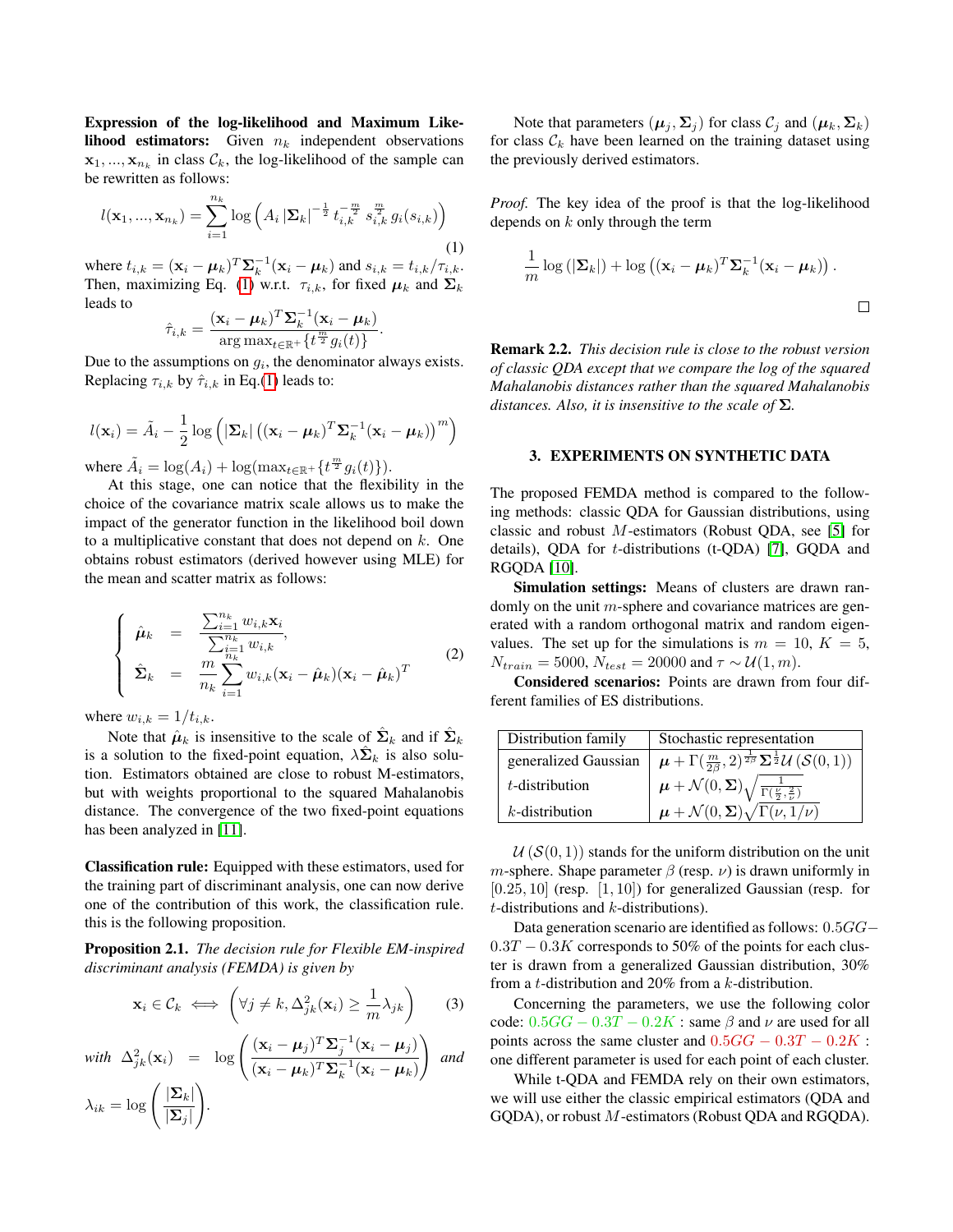<span id="page-2-1"></span>

<span id="page-2-2"></span>Fig. 1. Convergence speed

As expected, one can see on Fig[.1\(a\)](#page-2-1) that the classic empirical estimator is the fastest to be computed while testimator is slower because it requires the estimation of more parameters at each step. For t-QDA though, since the estimation of the degree of freedom is already optimized, the relative time gain will be smaller, making FEMDA and the other methods even faster than t-QDA. On Fig[.1\(b\),](#page-2-2) one observes that the speed for each decision rule is basically the convergence speed of the estimators used to compute the likelihood, except for GQDA that requires the estimation of an extra parameter.

# Results for the classification

For several scenarios, specified in first column, Table [1](#page-2-3) displays the difference of accuracy between the obtained accuracy and the accuracy of the best method on the corresponding scenario :

| Scenario     | QDA     | t-QDA   | GODA    | <b>FEMDA</b> |
|--------------|---------|---------|---------|--------------|
| $GG - T - K$ |         |         |         |              |
| $1 - 0 - 0$  | $-0.51$ | 76.27   | $-0.47$ | $-0.02$      |
| $-1-0$<br>0  | $-0.64$ | 76.74   | $-0.69$ | $-0.16$      |
| $0 - 0 - 1$  | $-0.89$ | 76.43   | $-0.91$ | $-0.12$      |
| $1 - 0 - 0$  | $-0.59$ | 76.39   | $-0.58$ | $-0.10$      |
| $0 - 1 - 0$  | $-1.24$ | 77.08   | $-1.27$ | $-0.21$      |
| $0 - 0 - 1$  | $-1.08$ | 77.12   | $-1.17$ | $-0.17$      |
| $\cup$       | $-1.17$ | 80.85   | $-1.13$ | $-0.39$      |
| $\Omega$     | $-1.31$ | $-0.02$ | $-0.87$ | 80.59        |
|              | $-1.84$ | 80.79   | $-1.62$ | $-0.04$      |
|              | $-2.17$ | 79.75   | $-1.75$ | $-0.15$      |

<span id="page-2-3"></span>Table 1. Classification accuracy

In Table [1,](#page-2-3) one can see that GQDA performs better than QDA in scenarios with mixtures of distributions and evenly when only one type of distribution is used. However, GQDA performance does not compete with t-QDA and FEMDA, t-QDA being in most scenarios the best method but with a very slight improvement over FEMDA. This is due to the estimation of an extra parameter for t-QDA, namely  $\nu$ . The couterpart is that tQDA is slower than FEMDA. In table [2,](#page-2-4) We add some contaminated data using the distribution  $\mathcal{N}(0, \Sigma_{noise})$  to simulated a contaminated point. One can see that FEMDA is the most robust to contamination. At a 25% contamination rate, t-QDA is outperformed in almost all scenarios. Indeed, there are more parameters to estimate, and thus t-QDA is more sensitive to the contamination.

| Scenario      | t-QDA   | <b>FEMDA</b> | t-ODA   | <b>FEMDA</b> |
|---------------|---------|--------------|---------|--------------|
| Contamination | $10\%$  |              | 25%     |              |
| $GG - T - K$  |         |              |         |              |
| $1 - 0 - 0$   | $-0.13$ | 70.41        | $-0.57$ | 61.25        |
| $0 - 1 - 0$   | 71.70   | $-0.47$      | $-0.35$ | 62.00        |
| $0 - 0 - 1$   | 70.80   | $-0.02$      | $-0.08$ | 61.47        |
| $1 - 0 - 0$   | $-0.07$ | 70.03        | $-0.42$ | 61.29        |
| $0 - 1 - 0$   | 70.98   | $-0.06$      | $-0.11$ | 61.51        |
| $0 - 0 - 1$   | 71.01   | $-0.02$      | $-0.25$ | 61.52        |
| 0             | 75.53   | $-0.60$      | 65.43   | $-0.43$      |
| 0             | 74.72   | $-0.13$      | $-0.17$ | 64.55        |
|               | 74.09   | $-1.04$      | $-0.02$ | 64.42        |
|               | 73.44   | $-0.06$      | $-0.09$ | 63.45        |

| <b>Table 2.</b> Classification accuracy for contaminated data |
|---------------------------------------------------------------|
|---------------------------------------------------------------|

# <span id="page-2-4"></span>4. RESULTS ON REAL DATASETS

#### <span id="page-2-0"></span>4.1. Description of the datasets

In this section, we present results on real datasets obtained from the UCI machine learning repository [\[12\]](#page-4-11): Spambase where the objective is to classify emails between spams and non-spams. Attributes contain the frequency of use of usual words or characters; Ecoli where one wants to predict the localization site of a protein among 8 possible using 7 attributes about the cell that contains the protein; Statlog Landsat Satellite that contains multi-spectral values of pixels in 3\*3 neighbourhoods in a satellite image. The goal is to predict the type of soil represented by the central pixel.

### 4.2. Classification accuracy results

The results have been averages over 100 simulations, and every 10, we reshuffle a new train and test set.

<span id="page-2-5"></span>

<span id="page-2-7"></span><span id="page-2-6"></span>Fig. 2. Median accuracy

We can see on Fig. [2\(a\)](#page-2-5) and Fig. [2\(b\)](#page-2-6) that for the Spambase and Ecoli dataset, GQDA slightly outperforms the other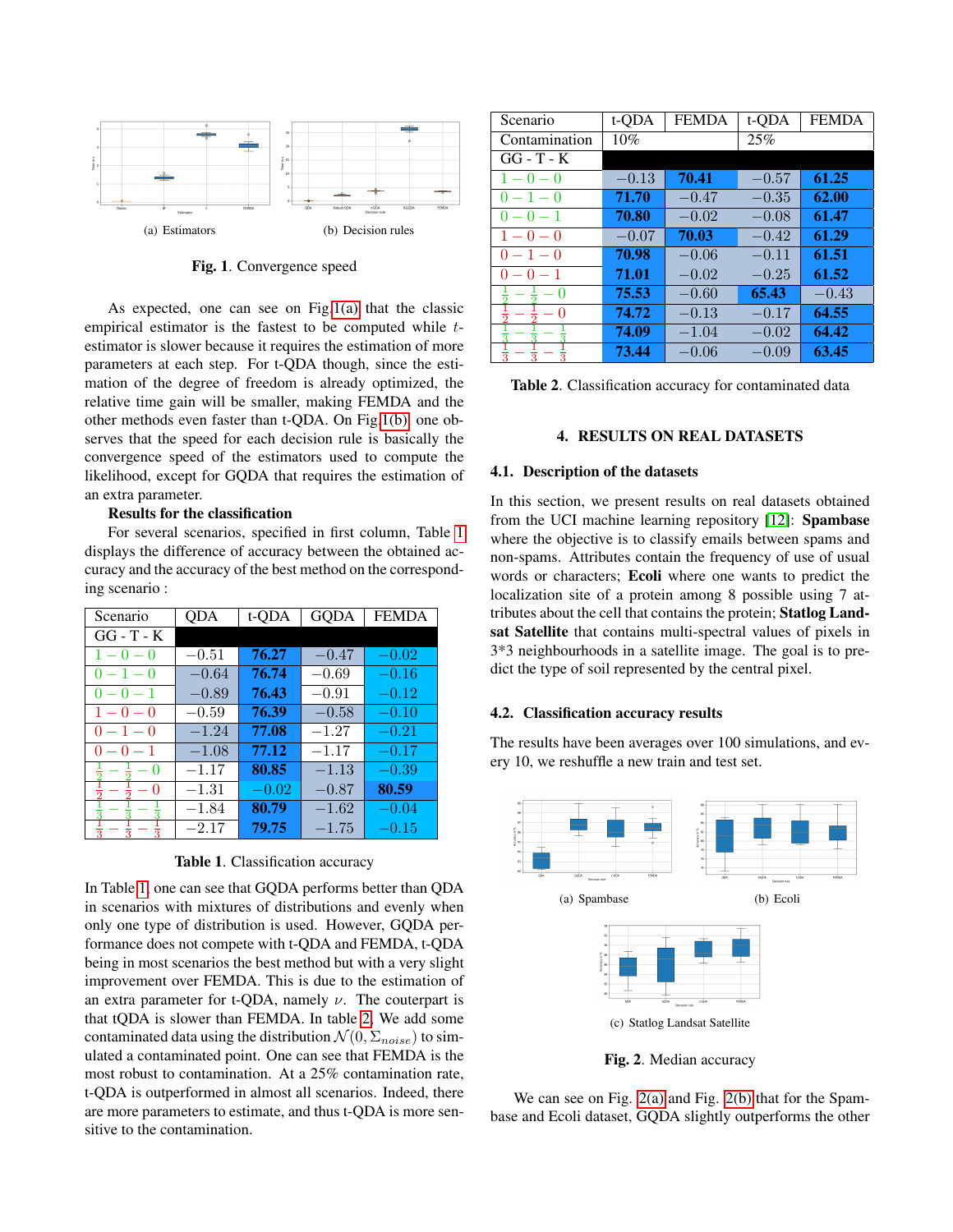methods. FEMDA is better than t-QDA that also suffers from higher variance. It is worth noting that for those two datasets, GQDA is outperformed by LDA which shows that its good performances come from the ability to neglect the covariances if needed. Fig. [2\(c\)](#page-2-7) display the results obtained on the Statlog dataset. Again, GQDA slightly outperforms QDA but has much more variance. The two best methods are t-QDA and FEMDA with smaller variance.

#### <span id="page-3-2"></span>4.3. Performance under contaminated model



<span id="page-3-4"></span><span id="page-3-3"></span><span id="page-3-1"></span>**Fig. 3.** Contaminated data: for Spambase using  $\mathcal{U}([0, 100]^{57})$ ; for Ecoli using  $\mathcal{U}([0,1]^7)$  and for Statlog Landsat Satellite using  $U([0, 200]^{36})$ 

As detailed on Fig[.3,](#page-3-1) the amplitude of the contaminated data changes from one dataset to another. We observe that even when the contamination rate is very high, we still observe good results. This can be explained by the two following reasons:

- Most dataset used have well separated clusters : even a linear classifier (LDA) achieves very good performance.
- Contamination is mild, it is a random noise with no structure that could lead the classifier to consider all the noisy data as another cluster. These noisy points are well-handled by robust estimators thanks to the weighting.

On Fig[.3\(a\)](#page-3-2) we can see that for the Spambase dataset, FEMDA starts to overwhelm GQDA at a 60% contamination rate, and t-QDA at a 20% contamination rate. The proposed method has less parameters to be estimated, and thus, it is less sensitive to noise and more robust. Concerning the Ecoli dataset, on Fig[.3\(b\),](#page-3-3) methods are not very impacted for low contamination rates. FEMDA and t-QDA remain very close. At a 50% contamination rate, FEMDA becomes to outperform both t-QDA and RGQDA. FEMDA manages to preserve its performances up to a 70% contamination rate, versus 50% for other methods. Again, t-QDA is the most sensitive method to outliers and FEMDA is the most robust, being able to deal with much higher contamination rates. On the last dataset, Fig[.3\(c\),](#page-3-4) all methods obtain very similar results up to a 60% contamination rate. t-QDA is the less robust and its performances start to erode quickly. FEMDA manages to uphold its performances up to a 80% contamination rate, being again the most robust method to noise.

### 5. CONCLUSION

<span id="page-3-0"></span>In this paper, we presented a new highly robust discriminant analysis method that outperforms several state of the art methods for both simulated and real datasets. In this new approach, clusters no longer share the same covariance matrix, but only the same shape matrix. Sacrificing the scale of the covariance matrix allows us to gain flexibility in order to deal with non identically distributed observations. Moreover, the flexibility of such approach makes it particularly suitable to deal with heavy-tailed and contaminated data. Tests performed on simulated data show that our new approach has a computational speed comparable to t-QDA or QDA with plug-in robust estimators. Performances are almost as good as the best methods with clean data in various scenarios. When data are contaminated, the proposed FEMDA outperforms other robust methods in most scenarios. Simulations on real data also lead to the same conclusions. FEMDA performs as well as other methods in the presence of clean data and shows remarkable robustness when data is contaminated. It has the highest resilience to contamination. It can be seen as an enhancement of t-QDA: almost as good accuracy results but faster and much more robust.